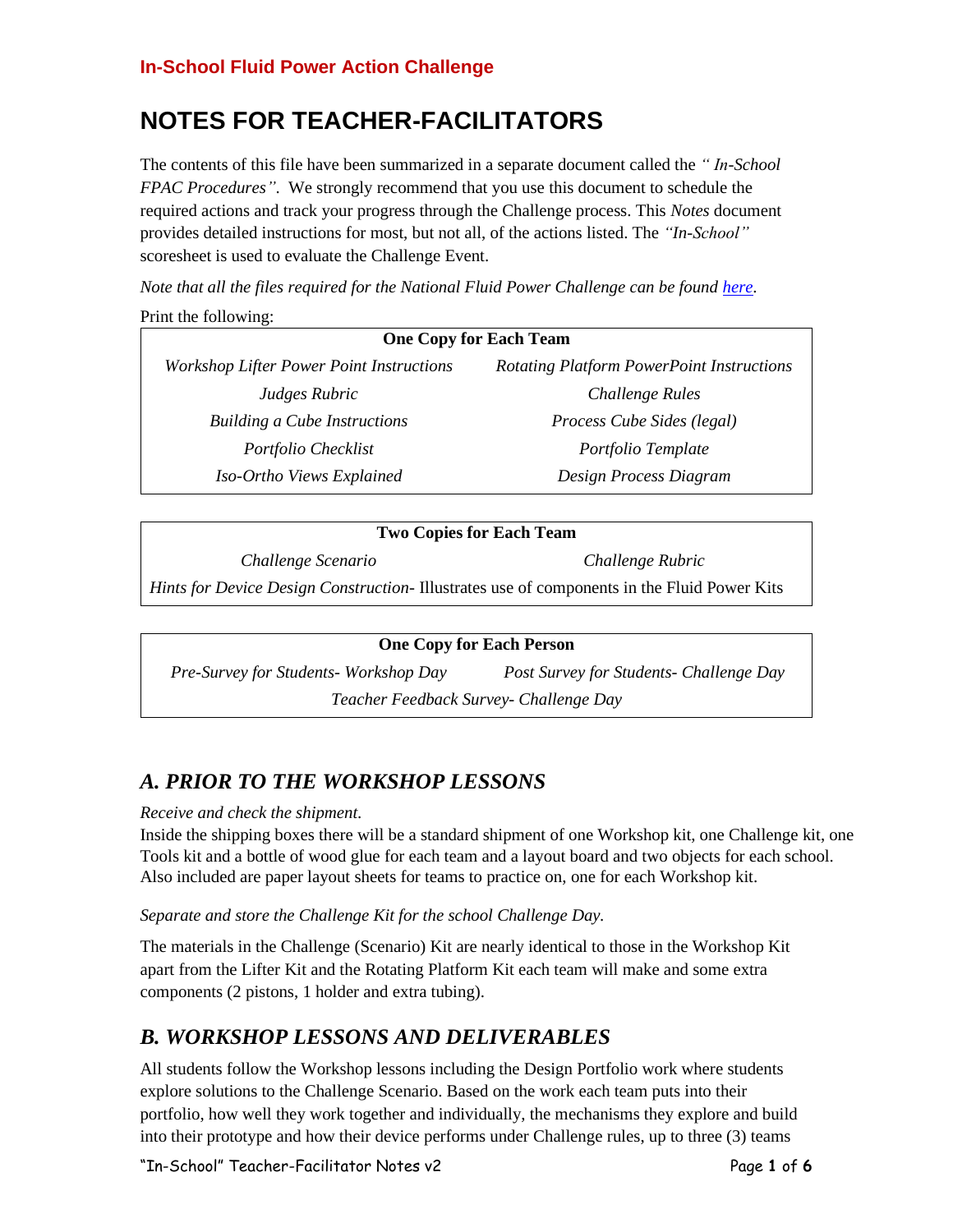are selected to forward their work for evaluation in the overall "local" Challenge with other schools.

## *SEQUENCE OF WORKSHOP LESSONS*

### *1. Watch the fluid power careers presentation*

This PowerPoint will show your students glimpses of many fluid power applications. For a 26-minute video by the NFPA that provides more details, go to: <http://www.tpt.org/Fluid-Power:-A-Force-for-Change/>

## *2. Review or introduce the Fluid Power Fundamentals document*

This document explains Pascal's Law as well as related fluid power concepts such as viscosity, fluid density, inertia and levers. It also provides additional information about where and why fluid power is used in the real world.

## *3. Introductory activity: making a design process cube*

*Note: the steps in the design process are discussed in detail in step 6 below.*

Draw attention to expected standards of safety.

Demonstrate how to use a saw and miter box safely by cutting two wood strips 4" long. Show how two triangular green cardboard gussets secure the wood at 90 degrees using a SMALL amount of wood glue. The sheet from which gussets are cut can be used as a 90° template. It's best to have this sample cut and glued prior to the lesson.

*Dispensing wood glue and using syringes to connect to dowels.* In the kits there are small plastic cups. These are used to hold a small amount of wood glue. Each team of four needs a bottle of wood glue and there are stirring sticks to apply the glue to the wood and cardboard when assembling a device. Emphasize that only a small amount of glue is required to secure the pieces. This is the method for connecting the piston-syringes to the devices is used in the Lifter construction (below).

As an introduction to cutting ask each pair of students (2 per team) to make a square with external dimensions of 4" using an undrilled piece taken from their long "Workshop Kit" box and using a ruler, pair of scissors, miter box and small saw. Do not tell the students how to do it, let them make mistakes and discover that the thickness of the wood matters.

There are three ways to make the square:  $(2 \text{ X } 4)$  +  $(2 \text{ X } 3\frac{1}{4})$  or  $(4 \text{ X } 3\frac{5}{8})$  or  $(4 \text{ X } 4)$ using 45 degree miter cuts), demonstrating that there are different ways of assembling the same thing.

The two 4" squares can be combined to create a cube with the addition of four  $3\frac{1}{4}$ " pieces and then covered with the Process Cube Sides. The sides will identify the six steps of a Design Process. Both *Process Cube Instructions* and the *Process Cube Sides* files are downloadable from the [Resources page.](http://www.nfpahub.com/fpc/resources/#!/event/25)

Demonstrate how to drill a hole in the plunger of a 20 ml syringe using the miter box or vice. This demonstration is for when students explore prototypes and need to attach syringes as actuators.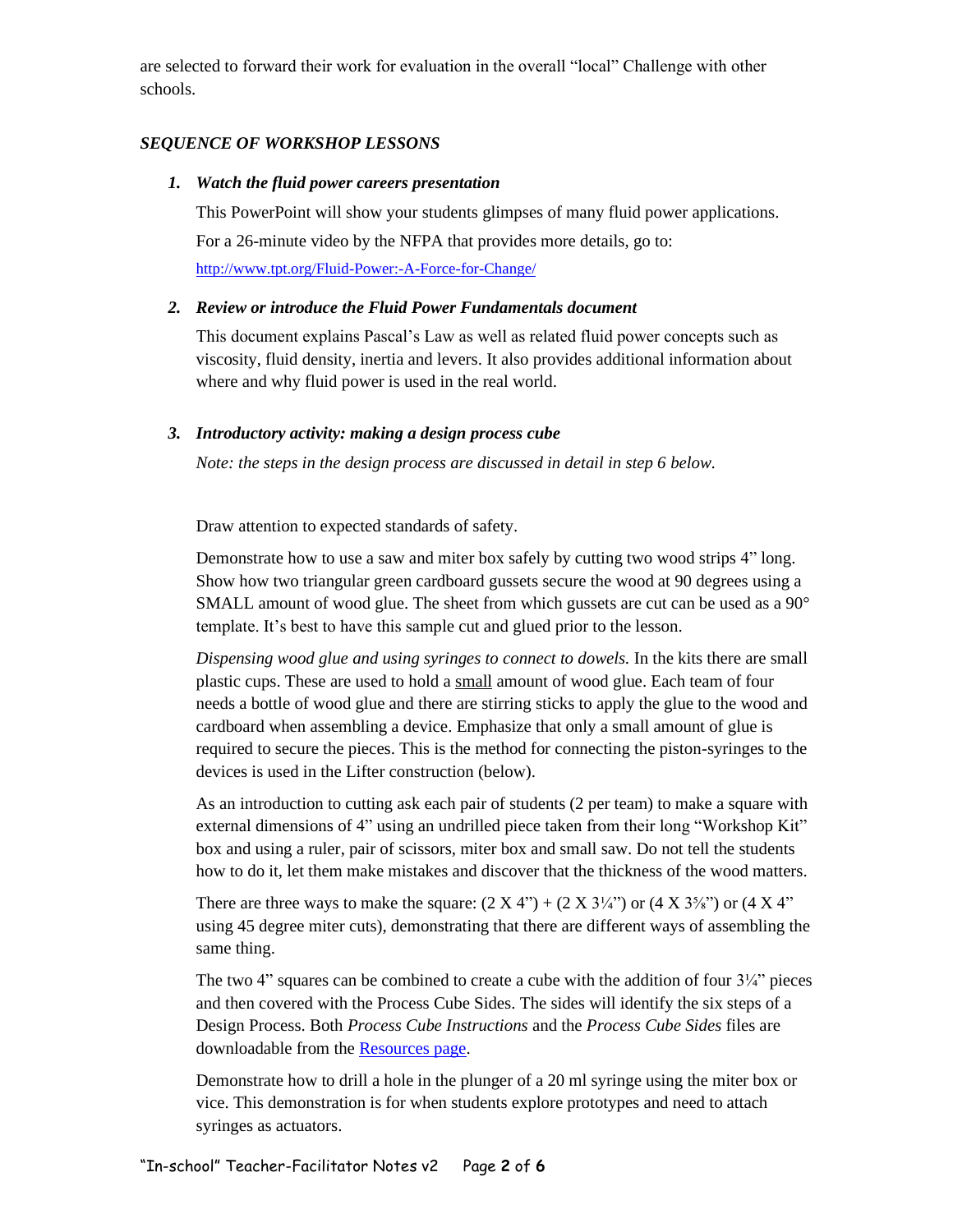#### *4. Build the Lifter and Rotating Platform*

*It is advisable to have the two models pre-made to show how the Lifter and the Rotating Platform work.* 

The pieces in the Lifter and the Rotating Platform Kits are pre-cut and drilled so that the only tools required to make them are a ruler and scissors. Tools, however, will be needed to make all or part of a prototype in steps 5 and beyond. The instructions for building both devices are available on th[e Resources Page.](http://www.nfpahub.com/fpc/resources/#!/event/25) Please note that although the instructions will display on cellphones, iPads or other tablets are best.

Students should next open the Workshop Kit and pull out the Lifter and Rotating Platform Kits. The box will contain additional materials for use later (wood, dowel and two bags of parts) and some will spill out. Return all materials to the box except for the two kits.

When the students open the Lifter and Rotating Platform kits, they will notice that the axle holders (white) are pre-cut and hole-punched in the Lifter Kit. The two kits demonstrate different ways of connecting pieces that accommodate movement and the building of a housing structure.

#### Draw attention to the *Lifter* and *Rotating Platform PowerPoint instructions*.

Referring to the downloaded instructions the students will now build the two kits. Either all four students in each team can work on both the Lifter and then the Rotating Platform, or two students can be assigned the Lifter while the other two make the Rotating Platform.

The Lifter comes together after a fair amount of construction. The Rotating Platform is less "glamorous" than the Lifter and easier to make. Once finished the pair can help with the Lifter starting at slide 13.

Both models demonstrate important techniques. The plunger can be used for linear movement directly, but where linear-to-rotary movement is required, the syringe must pivot or turn – hence, the syringe platforms that turn, albeit a small amount, to accommodate the rotation.

#### *5. Introduce the Challenge Scenario*

During this phase, the students are introduced to the Challenge Scenario. They will explore possible solutions to the Challenge Scenario and investigate them by designing and making sub-systems that perform specific functions, e.g. a mechanism for picking up the object, a mechanism for achieving the required rotation, etc. Each team of four students will combine the sub-systems to make a prototype device, all the while recording their work in a Design Portfolio following the instructions found in the *Portfolio Checklist* and *Portfolio Template*, both available on the [Resources p](http://www.nfpahub.com/fpc/resources/#!/event/25)age.

It is recommended that the team of 4 students take on different roles:

Builder – responsible for construction of device

Designer – responsible for research and alternative designs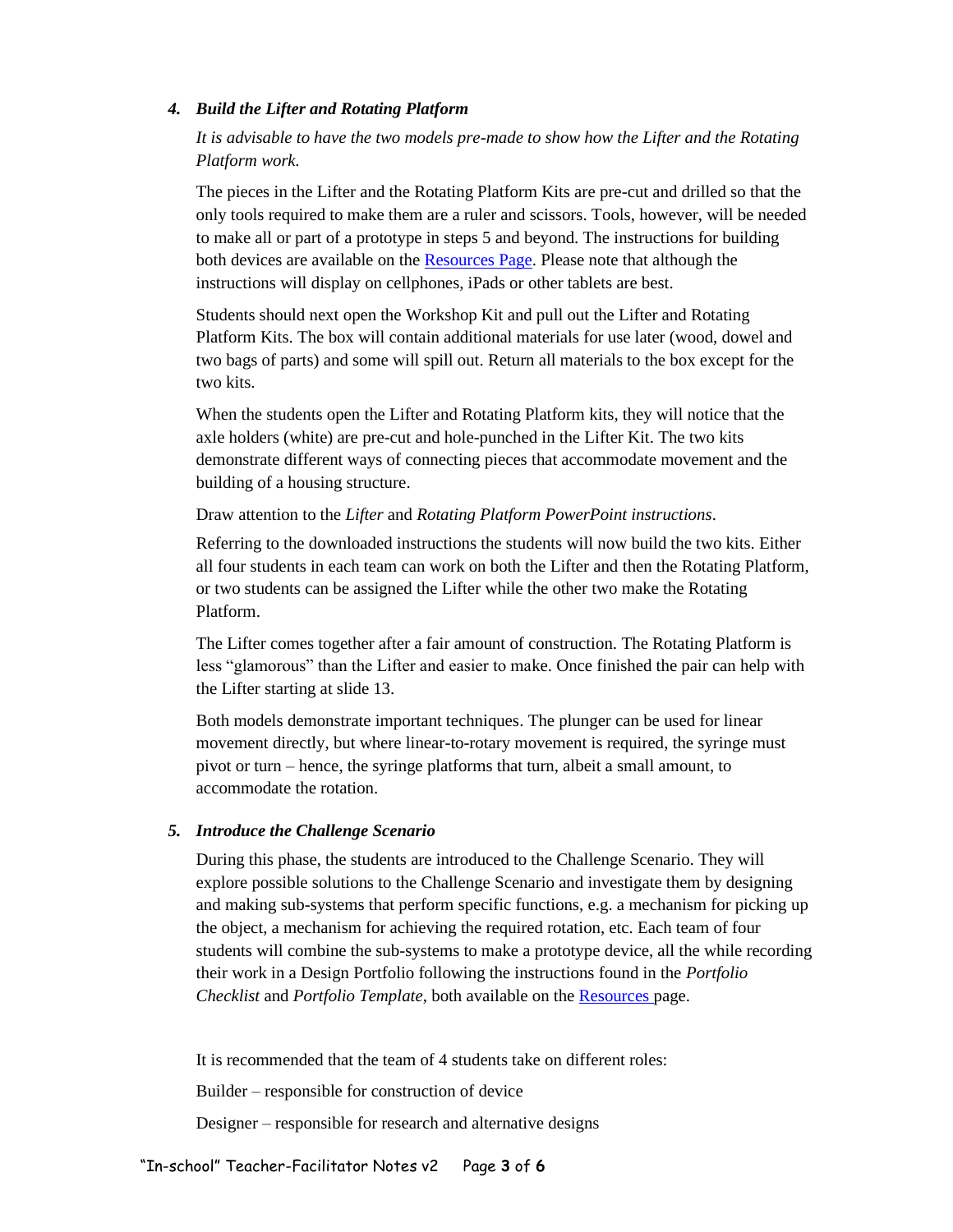Illustrator – responsible for graphics including isometric and orthographic drawings

Writer – (also team leader) responsible for portfolio content

In this lesson, you will need to refer to the *Challenge Layout Board*.

The layout design is available for download if you wish to make additional boards.

At this point you should also download and review the *Introducing the Challenge* file with the students.

You will also need the following:

- Two copies of the *Challenge Scenario* and the *Challenge Rubric* for each team. There is a short version (*Challenge Rubric)* and a detailed version (*Judges' Rubric)*. The detailed version can be a teacher resource detailing specifically with how points are awarded.
- One copy for each team of the *Challenge Rules*, *Portfolio Checklist*, *Portfolio Template* and *Challenge Layout dimension Iso-Ortho* file.
- The *Portfolio Template* is the minimum requirement for the portfolio

Once all this material has been distributed:

- a) Read through the *Challenge Scenario* and show the *Layout Board* to the students. Make it clear that all movements of the device **MUST** be controlled using fluid power. *(This is explained in more detail in Section C.2)*
- b) Go over the *Challenge Rules* emphasizing safety requirements.
- c) Go through the *Challenge Scenario* paragraph-by-paragraph, accepting questions. Typical questions are "What happens if the object is dropped or falls over outside the boundary of the destination area?" or "Can we clamp our device to the footprint wall?"
- d) Go through the *Challenge Rubric* which will tell the students how their efforts will be graded.
- e) Stress the importance of the portfolio and refer to the *Portfolio Checklist* and *Portfolio Template* and the *Challenge Layout dimension Iso-Ortho* file.
- f) Emphasize the need to explore different designs! Usually the first idea is **not** the best!
- *6. Make students aware of the importance of the Design Process and the Design Portfolio that they will use to document it*

The following chart explains the Design Process. It includes the text from the *Design Process Cube Sides*.

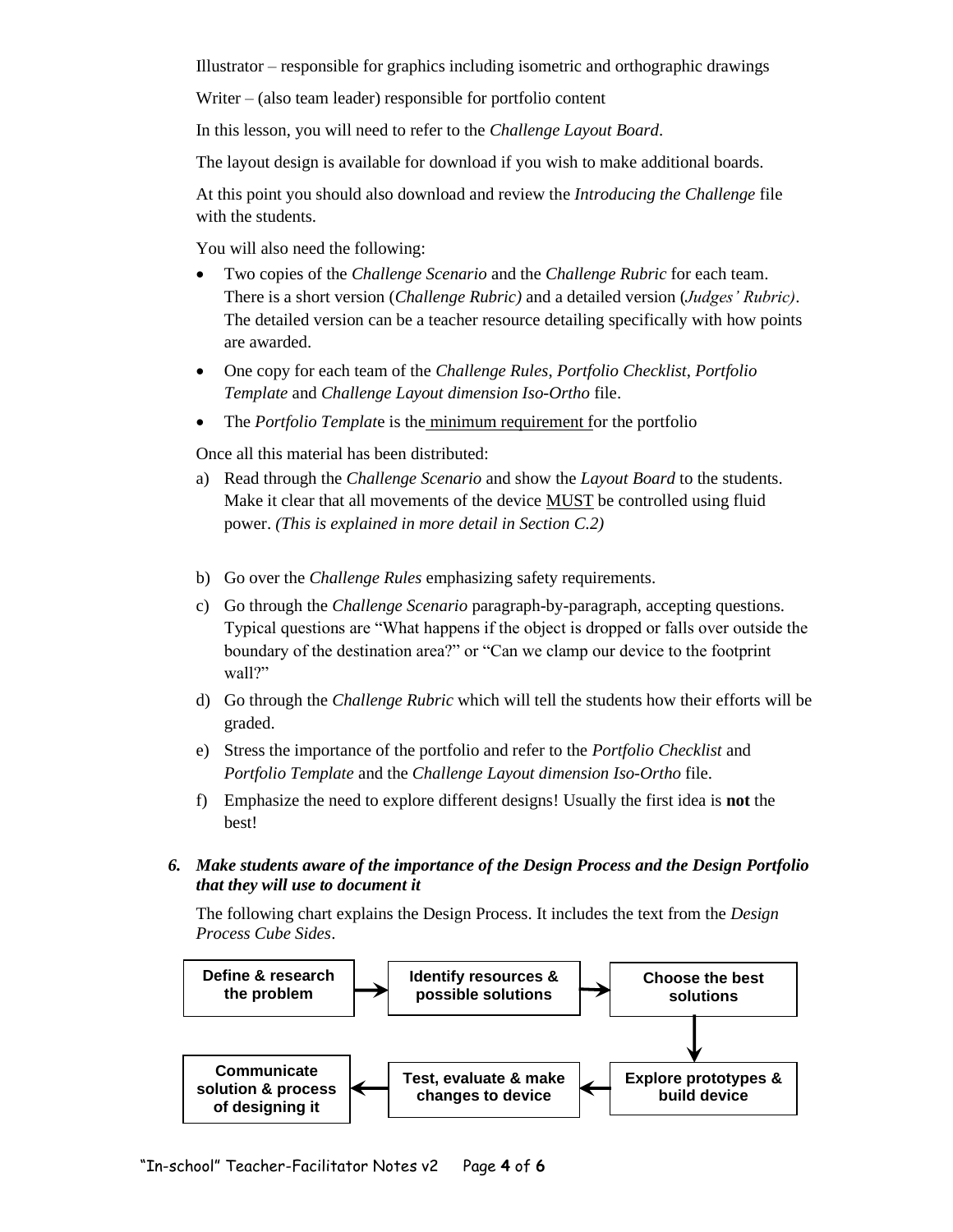## *7. Explore the materials and tools available for building the Challenge Scenario device*

The students must understand that they will be limited to using the materials that are in the Workshop kit. They also need to see the tools already available at the school and in the Tool kit purchased from Mechanical Kits.

## *8. The students build a prototype and produce a Design Portfolio*

We suggest that, at a minimum, **all** students in the team(s) design, build and test an arm with a gripping mechanism.

## *9. Hold an "In-School Challenge" using the Challenge kit, under Challenge rules.*

Team(s) complete the Challenge by making the device they have designed as a prototype using the Challenge Kit and operating it under Challenge rules.

Apart from the curriculum benefits of engaging students in this STEM activity, the aim of this phase is to identify up to three (3) team(s) of students who will represent their school and submit their portfolio and a video of their working device.

*10.* Evaluate student's work using all parts of the Judges' Rubric and record scores on the "In-school" Scoresheet.

## *C. THE SCHOOLCHALLENGE DAY:*

## *C.1 PREPARING FOR THE CHALLENGE DAY:*

As a rule of thumb, a team will take up to three weeks to:

- Refine an existing design or design a completely new device
- Build, test and fine-tune a prototype of the modified or new device
- Produce a portfolio that documents their design process
- Build their solution to the Challenge Scenario under "Challenge Day" rules.

To duplicate the rules of a Challenge Day in school it will be necessary to reserve at least half a day for a team to build their device and operate it. A 3 to 3½ hour period is needed to build the device usually, including breaks, and then an additional 15 minutes to organize and operate it.

Finally, the device will be operated for a two-minute period and the "moving object" score determined.

*A video clearly showing the movement of the device and the placement of the objects must be recorded of this two-minute demonstration.*

## *C.2 CHALLENGE DAY ACTIVITIES AND RULES*

At the start of the Challenge Day the Challenge Kit is handed to the team. It contains the materials that the team will use to build their device. Only these materials will be used, and the team must build their device (again) from scratch using their portfolio to guide them.